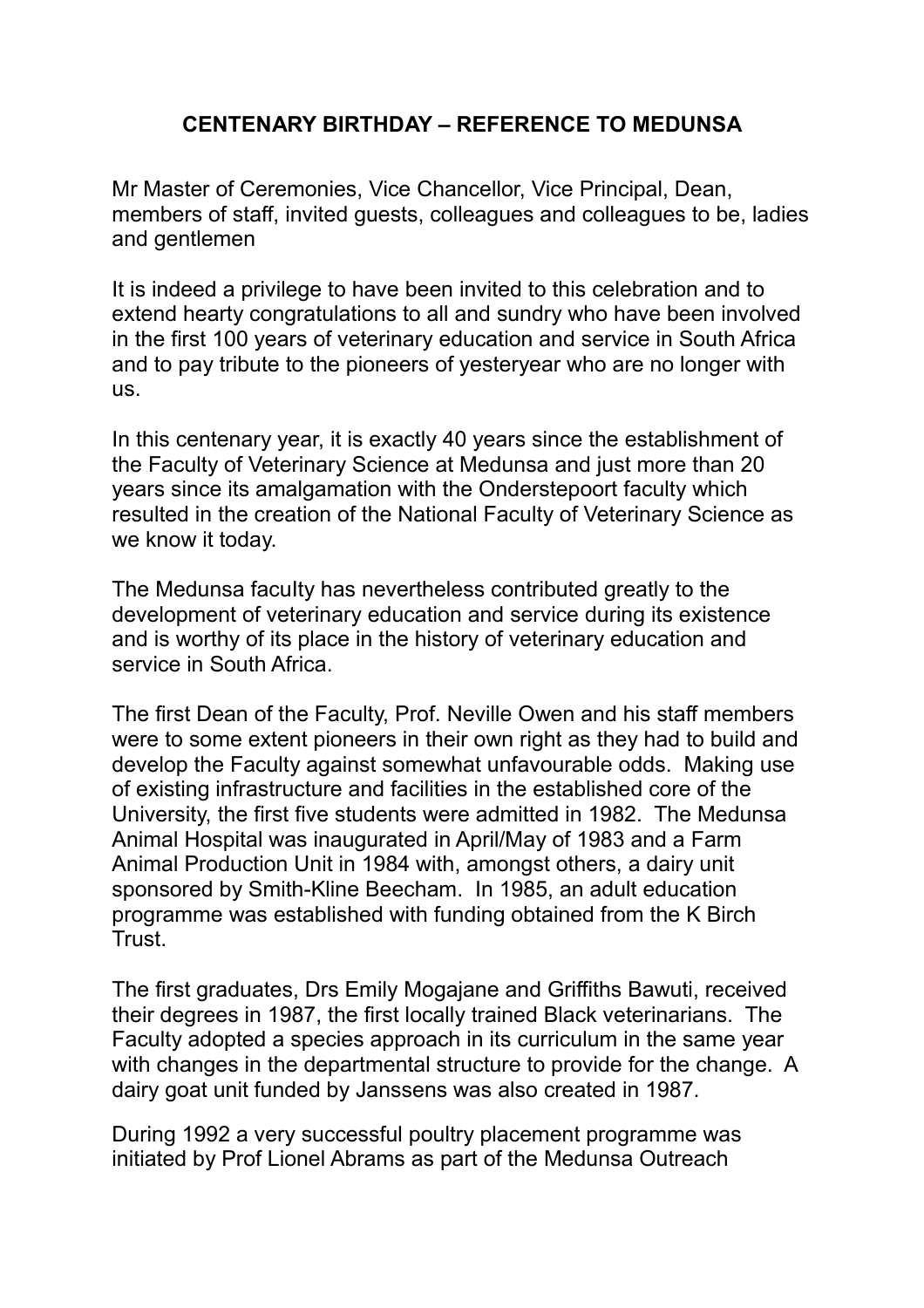programme and a Community Service and Outreach Unit established in the Faculty to coordinate all the outreach activities. Under the guidance of Prof Gert Rautenbach as Acting Dean, a self evalution report (SER) was compiled in 1992 and submitted to the Royal College of Veterinary Surgeons in London to obtain recognition for the BVMCh degree. It was, however, only in 2018 that recognition was eventually granted.

Another important event in 1992 was the launching of two independent investigations into veterinary education, recommendations from both being made known in 1994. Both recommended amalgamation of the Medunsa and Onderstepoort faculties which resulted in discussions and workshops between the two universities and faculties, the creation of a Joint Transitional Monitoring Committee, a Joint Implementation Committee and a Select Committee to make recommendations on all relevant matters including the development of a new curriculum.

Further discussions and exhaustive negotiations at various levels subsequently resulted in an announcement by the Minister of Education, Min Benghu, on 4 September 1997 "that the provision of veterinary science education and training that is currently offered by the Veterinary Science Faculties of the Medical University of Southern Africa (MEDUNSA) and the University of Pretoria (UP) will, with effect from 1 January 1998, be undertaken by the amalgamation of the two faculties to form a new Faculty of Veterinary Science at Onderstepoort under the guardianship of the UP."

The physical amalgamation only took place piecemeal during 1999 with the appointment of staff between April and June and the transfer of 55 Medunsa students to the Onderstepoort campus in July. By agreement, these students completed their studies at Onderstepoort according to the rules and regulations of the BVMCh degree. The last students graduated in 2004 bringing the total number of Medunsa graduates to 143. Of these, 112 were Black, 24 Asian, 5 Brown and 2 White graduates.

The Medunsa graduates have since entered all spheres of the profession and have become important role players in policy-making, research and provision of services. One thinks of Drs. Emily Mogajane, Mike Modisane, Steve Cornelius and others in civil service, those in private practice and Dr. Charlotte Nkuna who recently completed her term of office as President of the South African Veterinary Association. A number of graduates have served on the South African Veterinary Council as members while Dr. Rebone Moerane has served as President